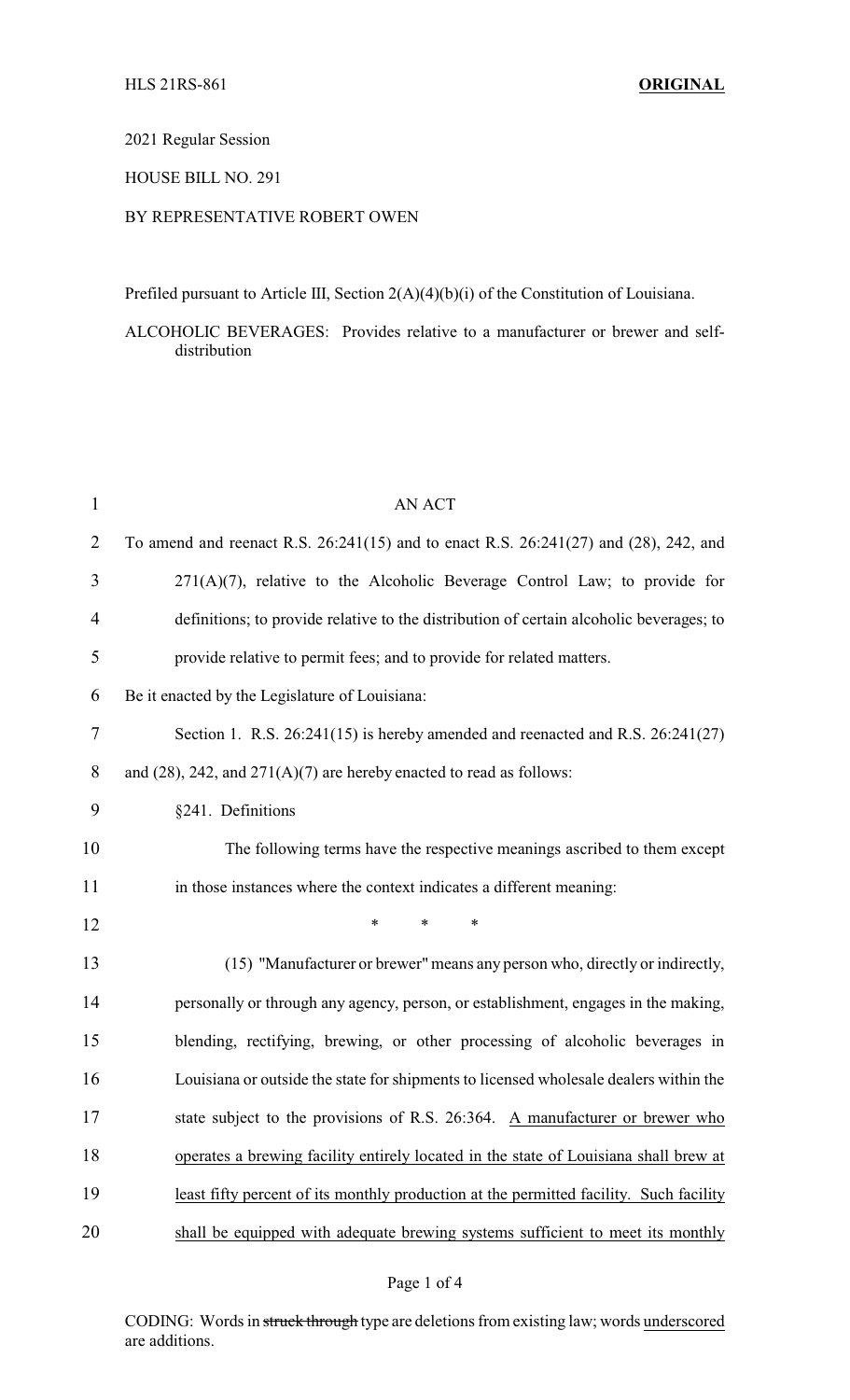| 1              | production, and the facility shall maintain a valid health permit issued by the         |
|----------------|-----------------------------------------------------------------------------------------|
| $\overline{2}$ | Louisiana Department of Health. A manufacturer or brewer who operates a brewing         |
| 3              | facility entirely located in the state of Louisiana may sell or serve only those        |
| 4              | products brewed at that facility to the public only at that facility for consumption on |
| 5              | or off the premises but not for resale. The total amount of such sales to the public    |
| 6              | for any given month shall not exceed ten percent of the total amount of product         |
| 7              | brewed at that facility monthly or two hundred fifty barrels, whichever is greater.     |
| 8              | Any manufacturer or brewer who sells its products to the public pursuant to this        |
| 9              | Paragraph shall remit all state and parish or municipal sales and excise taxes to the   |
| 10             | proper tax collecting authority for all products sold to the public. A manufacturer     |
| 11             | or brewer who sells or serves its products to the public pursuant to this Paragraph,    |
| 12             | shall comply with the requirements set forth in R.S. 26:90 and 286 and shall comply     |
| 13             | with all local zoning laws and regulations.                                             |
| 14             | $\ast$<br>$\ast$<br>*                                                                   |
| 15             | "Brewing facility" means a retail establishment wherein beer and other<br>(27)          |
| 16             | malt beverages are brewed and sold at retail for consumption on or off the licensed     |
| 17             | premises.                                                                               |
| 18             | "Self-distribution" means distribution by a brewer of beer or other malt<br>(28)        |
| 19             | beverages brewed at a brewing facility entirely located in the state of Louisiana to    |
| 20             | a retailer holding a Class A permit issued pursuant to R.S. 26:71.1 or 271.2, a Class   |
| 21             | B permit issued pursuant to R.S. 26:71 or 271, or a Class C permit issued pursuant      |
| 22             | to R.S. 26:71.2 or 271.3.                                                               |
| 23             | §242. Self-distribution                                                                 |
| 24             | A brewer that produces less than ninety-three thousand gallons of beer                  |
| 25             | annually at a brewing facility located entirely in the state of Louisiana may self-     |
| 26             | distribute up to forty-six thousand five hundred gallons of the two hundred fifty       |
| 27             | barrels allowed pursuant to R.S. 26:241 to a retailer holding a Class A permit issued   |
| 28             | pursuant to R.S. 26:71.1 or 271.2, a Class B permit issued pursuant to R.S. 26:71 or    |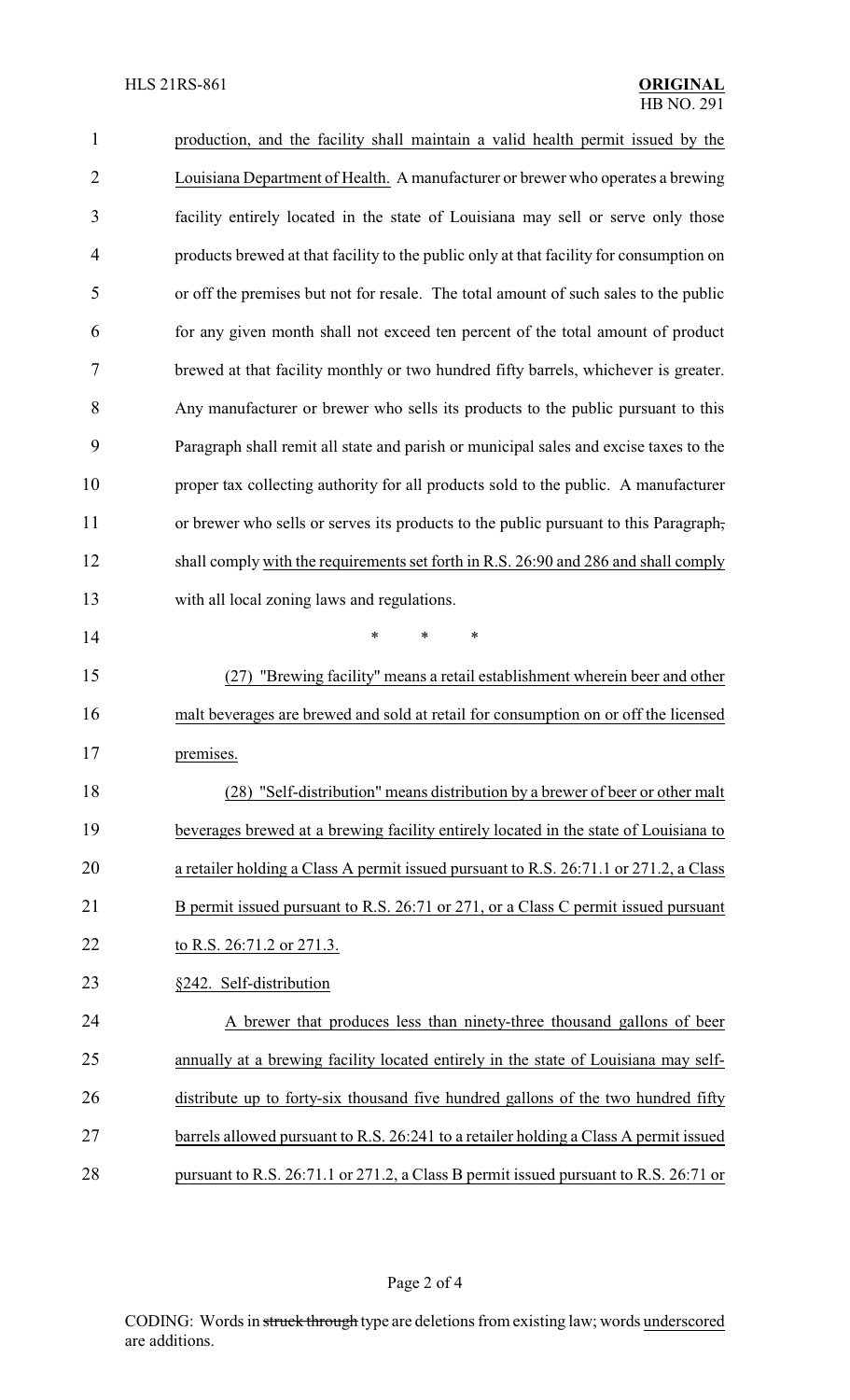| $\mathbf{1}$   | 271, or a Class C permit issued pursuant to R.S. 26:71.2 or 271.3 provided the          |
|----------------|-----------------------------------------------------------------------------------------|
| $\overline{2}$ | following conditions are met:                                                           |
| 3              | (1) The brewer obtains a permit to self-distribute only those products brewed           |
| 4              | on site from the commissioner according to established rules and regulations.           |
| 5              | The brewer does not have an existing distribution agreement with a<br>(2)               |
| 6              | permitted wholesale dealer.                                                             |
| 7              | (3) The brewer owns or leases warehouse space that shall be maintained                  |
| 8              | separate from the brewing facility.                                                     |
| 9              | (4) The brewer owns or leases delivery equipment dedicated for the primary              |
| 10             | use of distribution and delivery of only those products brewed at the brewing facility. |
| 11             | The brewer shall self-distribute products at a standard price to all<br>(5)             |
| 12             | retailers.                                                                              |
| 13             | (6) The brewer shall provide a monthly report of all sales from the brewing             |
| 14             | facility and all sales from self-distribution to the office of alcohol and tobacco      |
| 15             | The office of alcohol and tobacco control shall publish these monthly<br>control.       |
| 16             | reports on its website to ensure collection of parish and municipal taxes.              |
| 17             | (7) Any brewer that engages in self-distribution shall be subject to the rules          |
| 18             | and regulations contained in LAC Title 55, Part VII.                                    |
| 19             | §271. Permits required; fees                                                            |
| 20             | A. Before engaging in the business of dealing in malt beverages or beverages            |
| 21             | of low alcoholic content, all manufacturers, wholesale and retail dealers, and          |
| 22             | microbrewers shall obtain from the commissioner, according to established rules and     |
| 23             | regulations, a permit to conduct each separate manufacturing, wholesale, retail, or     |
| 24             | microbrewery business and shall pay for each permit a fee not to exceed the amounts     |
| 25             | provided for in the following schedule and in accordance with regulations               |
| 26             | promulgated pursuant to the provisions of the Administrative Procedure Act for each     |
| 27             | year the permit is valid:                                                               |
| 28             | $\ast$<br>∗<br>∗                                                                        |

## Page 3 of 4